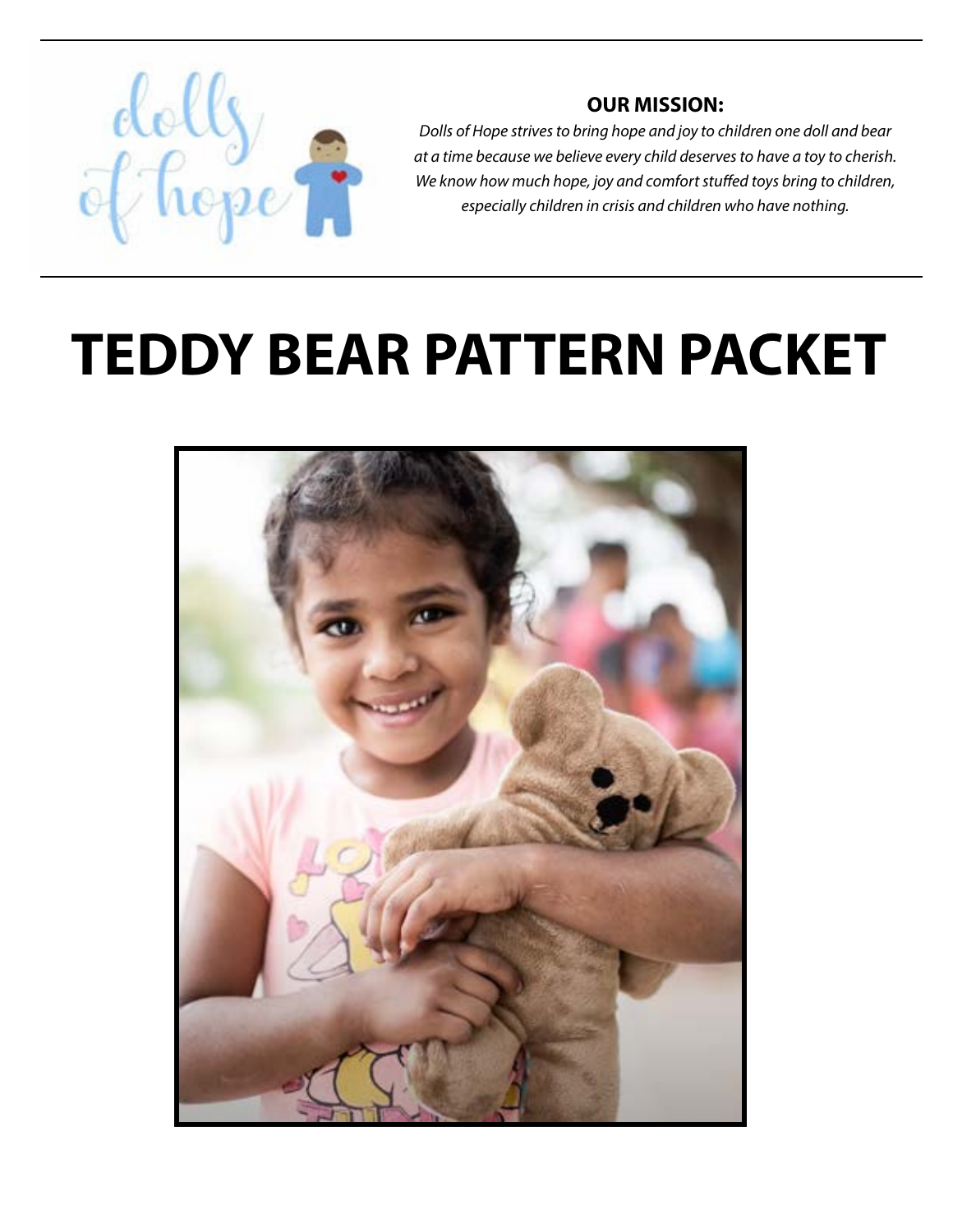

## **TEDDY BEAR PATTERN PACKET**

### TABLE OF CONTENTS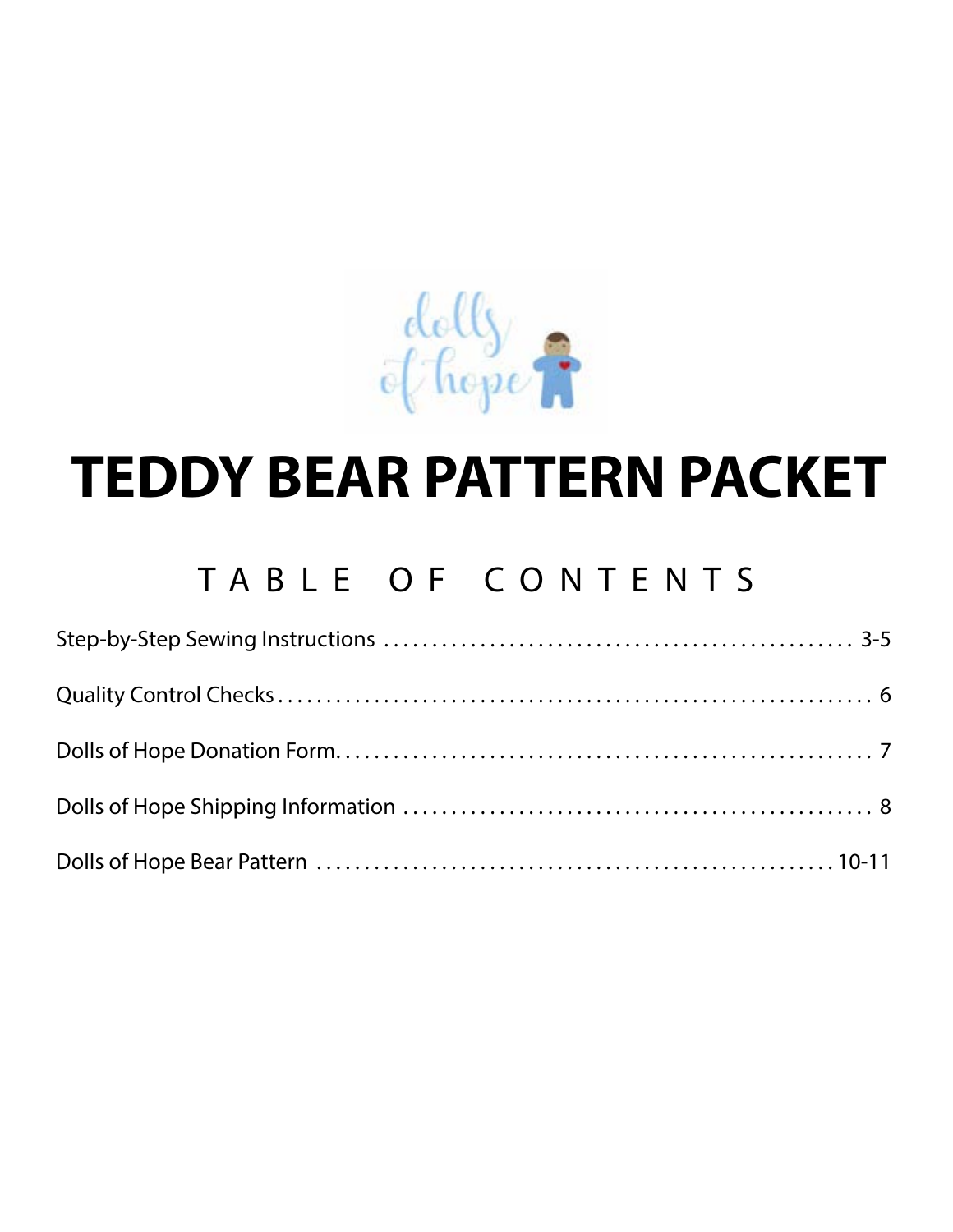

**www.dollsofhope.org dollsofhopeinternational@gmail.com**

*Refer to the frequently asked questions page on our website with any questions you may have about the pattern or instructions: www.dollsofhope.org/faq*

> *If you still have questions after referencing the FAQ page, email us at dollsofhopeinternational@gmail.com*



*Please do NOT use a sharpie as it often shows through the fabric.*

*NOTE: You will be sewing directly on the line you have traced and not cutting on this line.*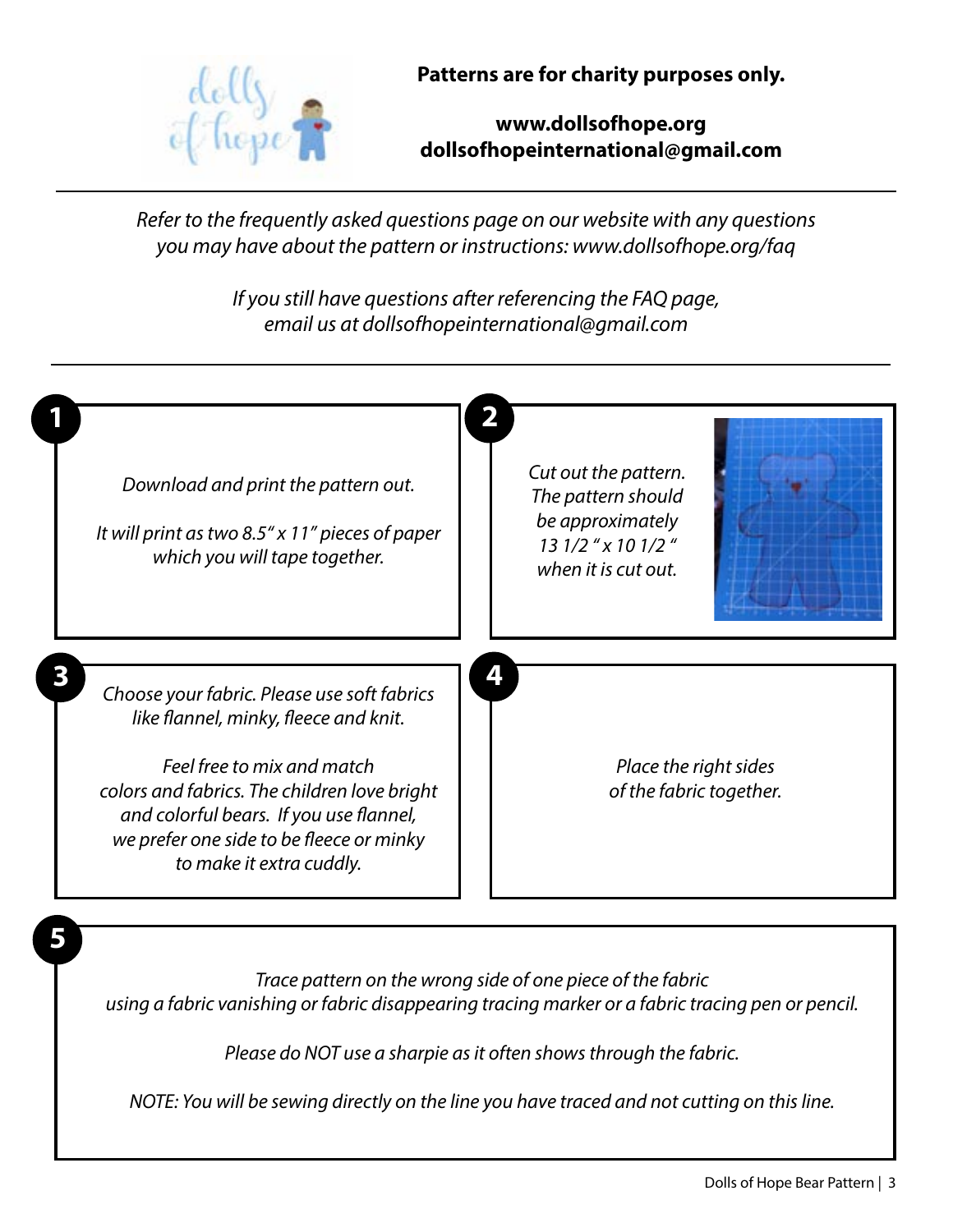

#### **www.dollsofhope.org dollsofhopeinternational@gmail.com**

**6**

**7**

*Cut a rectangle around where you have traced the bear or cut out the general shape of the bear as shown in Image A. This method makes it easier to sew the bear without worrying about missing any of the seams, especially when using minky fabric as minky fabric often slips. You can also trim ¼' – ½' around the traced bear, as seen in image B.* **Image A Image B**



*Using the pattern and a fabric vanishing / disappearing tracing marker or a fabric tracing pen or pencil, please mark where to embroider the eyes, nose and mouth on one side of the bear.* 

*You can make a face template to use to mark the front side of the fabric by tracing the eyes, nose and mouth from the pattern onto a separate piece of paper. (See image)*



**8** *Hand or machine embroider the face using embroidery thread and small secure stitches making sure there are no loose threads. Or cut out small pieces of felt for the eyes and nose and hand stitch them on the bear using small secure stitches around the perimeter of the pieces of felt (do NOT just anchor them in the middle). Then hand stitch a mouth. This will save time and is a little easier than embroidering the entire face by hand.*

#### *NOTE: PLEASE DO NOT use PAINT or SHARPIES or FABRIC MARKERS, or BUTTONS on the faces.*

*If hand embroidering the face, please start on the wrong side of the fabric making sure to HIDE THE KNOTS ON THE INSIDE of the bear so the children will not be tempted to pull at the knot and unravel the face.*

*Please DO NOT use French knots on the eyes or face as they aren't always secure and little fingers can easily pull them and loosen the embroidery floss.* 

*ALWAYS ADD a COMPLETE FACE (eyes, nose and a mouth).*

#### *NOTE: You can find video tutorials for hand embroidering faces here:*

*[https://dollsanddaydreams.com/blogs/news/16549800](https://dollsanddaydreams.com/blogs/news/16549800-embroidery-techniques-for-doll-and-softie-faces) [embroidery-techniques-for-doll-and-softie-faces](https://dollsanddaydreams.com/blogs/news/16549800-embroidery-techniques-for-doll-and-softie-faces)*

*NOTE: It is possible to embroider the face after the bear is finished using this technique shown in this video:*

> *[https://www.youtube.com/watch?v=\\_](https://www.youtube.com/watch?v=_W9BCCZxMzU&feature=youtu.be) [W9BCCZxMzU&feature=youtu.be](https://www.youtube.com/watch?v=_W9BCCZxMzU&feature=youtu.be)*

*Thread your needle with the embroidery floss. Tie a knot and pull the needle through from the back of the head to the point where you want to start stitching. Pull the knot through the back of the head fabric, pulling gently until the knot pops through the back of the head and is secured behind the face of the bear. The knot is now inside the bear's head. Stitch the face using small secure stitches.* 

*When you are done the facial features, push your needle through to the back of the bear. Tie a knot and then push the needle back through the same hole and out another area of the back of the bear so the knot is now hidden in the middle of the bear. Pull gently and cut your thread close to the body so the embroidery floss hides in the body of the bear and is no longer visible.*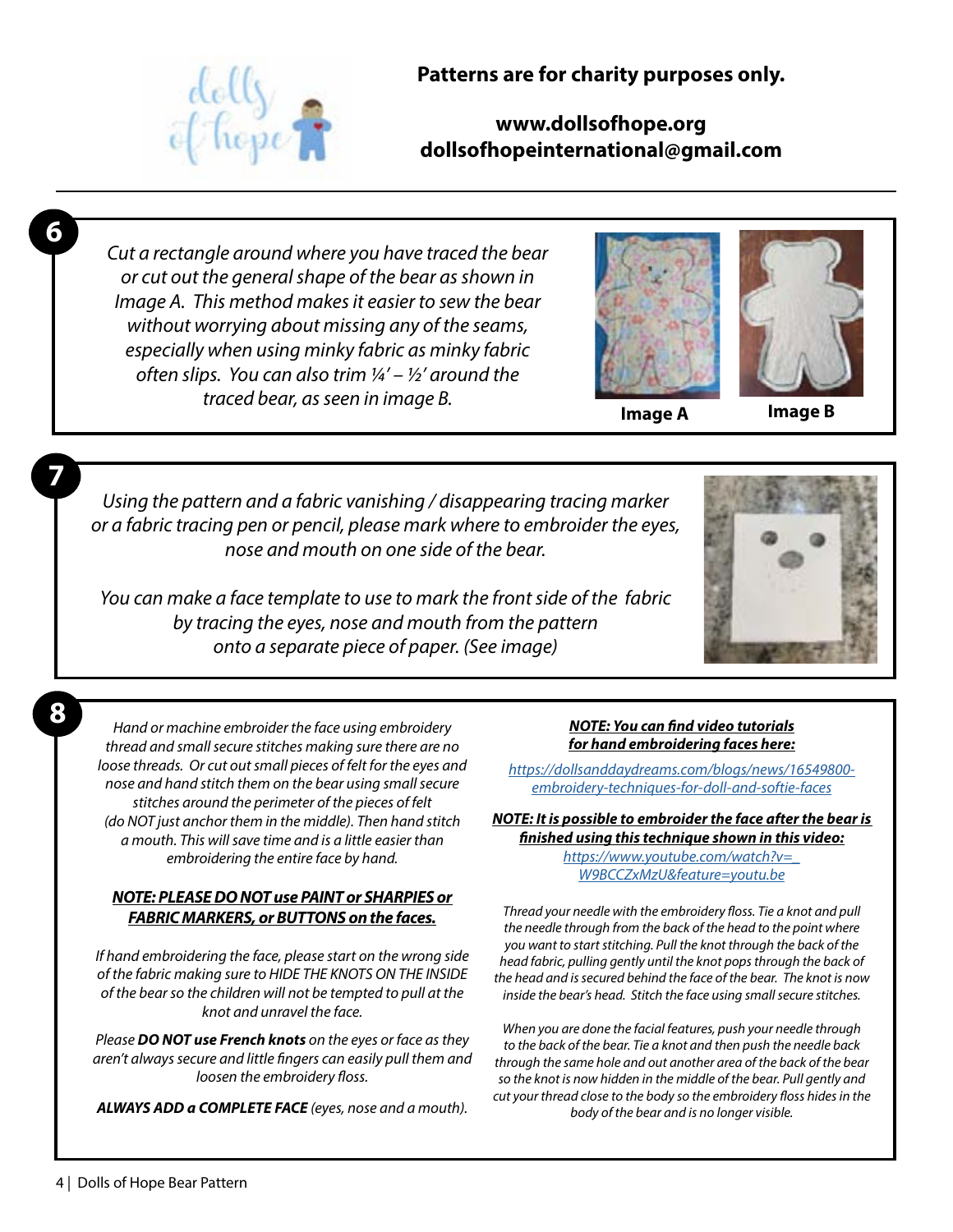

**www.dollsofhope.org dollsofhopeinternational@gmail.com**

**9** *Sew around the bear, starting at the bottom of the right leg and sewing on the line you traced all the way around the bear and finishing at the top of the right leg. This should leave a 2-3" opening in the right leg that will be used to stuff the bear. Please do NOT start sewing on the head as it typically results in losing part of the ear shape.*

### **10**

*Carefully CLIP all of the CURVED areas and corners around the sewn bear, clipping every 1/4" or so. Be careful to clip close to the sewn line without actually cutting the sewn line. Clipping the curved areas and corners will prevent pulling and puckering of the bear when the bear is turned right side out.*

**11**

*Turn the bear right side out. Please make sure the ears and the arms are turned right side out completely.*



**13** *Hand stitch the opening closed as neatly as possible using an invisible ladder stitch or a slip stitch. Please hide the knots on the inside of the bear so the children will not be tempted to pull at them and potentially open up the opening. Ladder Stitch tutorial can be found here:* 

> *[https://dollsanddaydreams.com/blogs/news/16550012](https://dollsanddaydreams.com/blogs/news/16550012-how-to-close-softies-and-dolls-the-ladder-stitch) [how-to-close-softies-and-dolls-the-ladder-stitch](https://dollsanddaydreams.com/blogs/news/16550012-how-to-close-softies-and-dolls-the-ladder-stitch)*

**12** *Using small handfuls of polyfill stuff the bear. Start by filling one ear to the tip, then the other, then fill the head, then one arm to the very end, then the other arm. Then fill the body and move on to the legs, filling the right leg with the hole you're using to add the polyfill last.* 

> *\* Please make sure all parts of the bear are FILLED and adjust any polyfill as necessary before moving on to the next step.*

*NOTE: You should use approximately 65-70 grams of polyfill to fill the bear. A 10 lb box of polyfill should fill approximately 50 bears.* 

*Under stuffing the bear results in the bear looking limp and wrinkly. Over stuffing the bear results in the bear being too firm to squish and cuddle and often results in the seams being pulled apart or splitting. When the bear is filled properly you can squeeze and squish it and it will return to its original shape. If the bear is under stuffed when you squeeze or pinch the bear you can easily feel your fingers through the bear.* 

> *\* If you are unsure if you have added enough polyfill or too much polyfill you can send a picture of your bear to dollsofhopeinternational@gmail.com before you move on to the next step.*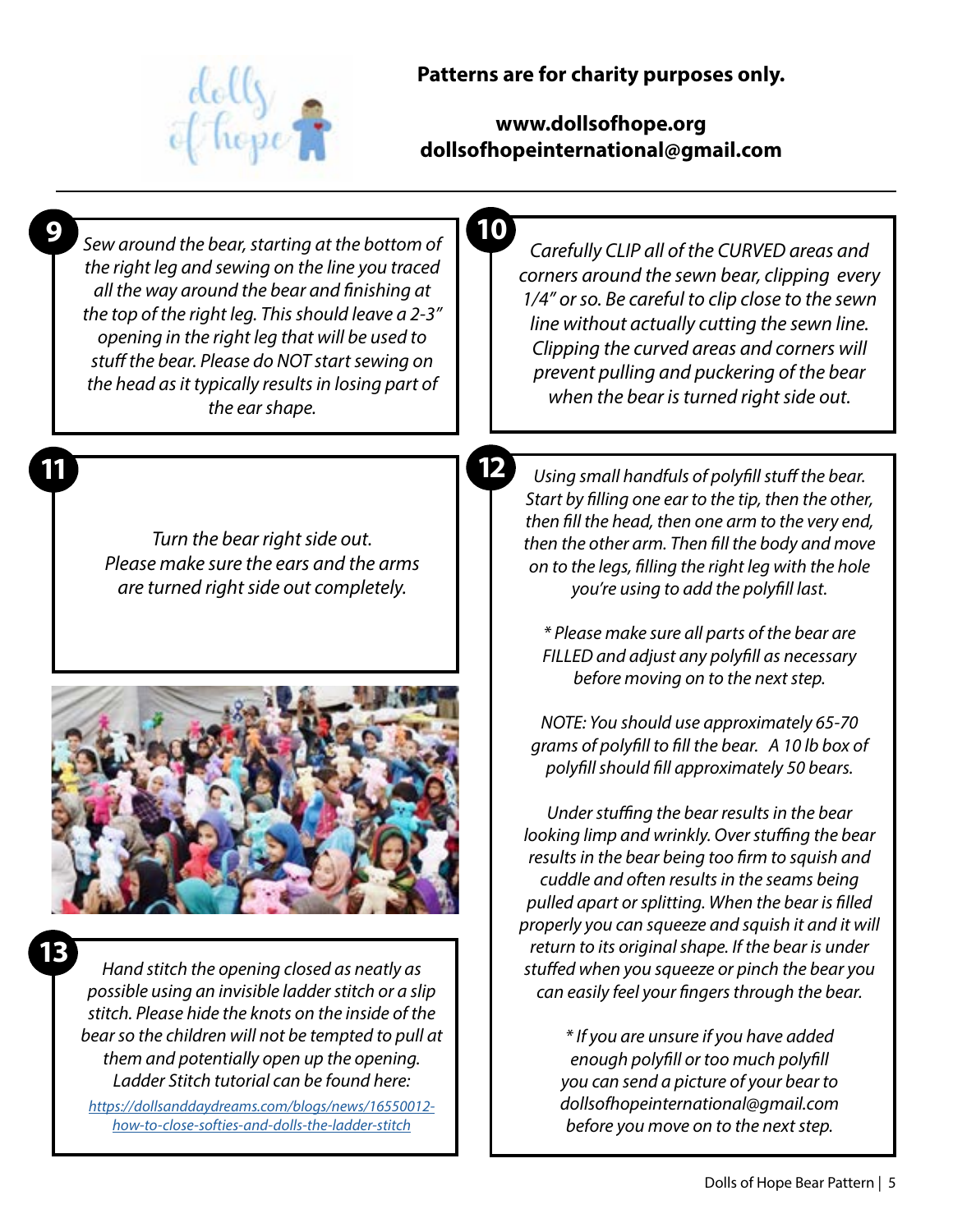

#### **www.dollsofhope.org dollsofhopeinternational@gmail.com**

**14**

*Quality Control Check all bears.*

### **IMPORTANT QUALITY CONTROL CHECKS**

\**NOTE: Making items correctly takes extra time and effort, but it also means your items are filled with more love, and we believe the children can feel that love.*

- $\Box$  Please USE colorful, bright and SOFT fabrics, preferably fleece, flannel, minky or knit.
- $\Box$  Please add a COMPLETE face with eyes, nose and a mouth.
- $\Box$  Please DO NOT use markers to draw the faces as they often bleed and don't look as cute.
- $\Box$  If you use a fabric vanishing or disappearing marker and can still see the markings after your bear is finished please use a damp cloth to try to remove the markings.
- $\Box$  Please DO NOT use French knots on the faces as they aren't always secure and little fingers may be tempted to pull them and loosen the embroidery floss.
- $\Box$  Please DO NOT use buttons, markers or vinyl to add faces. You might want to avoid using pre-glued felt circles as they are very difficult to sew through.
- $\Box$  Please make sure to clip all seams before you turn the bear right side out.
- $\Box$  Please make sure ALL knots (from the hand embroidered face and sewing the opening used to turn and stuff the bear closed) are on the inside of the bear. Please see the tutorials shared above.
- $\Box$  Please do NOT under stuff or overstuff the bears but fill them completely so the arms and ears and legs are all filled. Under stuffing makes the items look wrinkly or limp while overstuffing can cause the seams to pull apart.
- $\Box$  Please check for any holes or seams that have split apart.
- $\Box$  Please check for loose threads in your hand stitching and check for knots on the outside of the bear.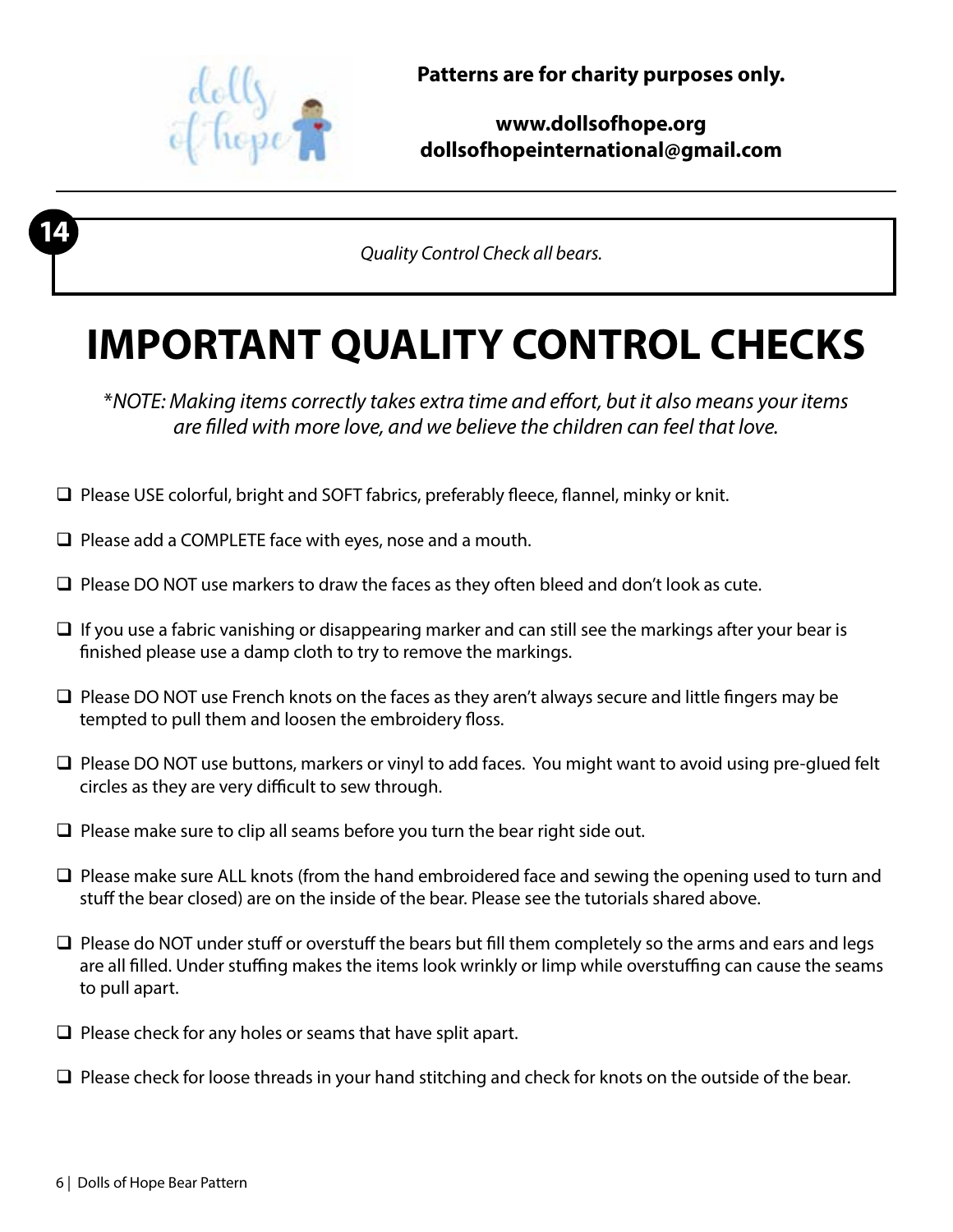

**www.dollsofhope.org dollsofhopeinternational@gmail.com**

**15** *Fill out the form below and include it with your bears to help us keep track of who made the items we receive.*

### **DOLLS OF HOPE DONATION FORM**

*\*Please include a donation form in each box you send*

| <u> 1990 - Jan Samuel Barbara, martin da shekara ta 1991 - An tsara tsa a shekara tsa a shekara tsa a shekara tsa</u>                                                                                                                |
|--------------------------------------------------------------------------------------------------------------------------------------------------------------------------------------------------------------------------------------|
| <u>state and the control of the control of the control of the control of the control of the control of the control of the control of the control of the control of the control of the control of the control of the control of t</u> |
|                                                                                                                                                                                                                                      |
| What would you like us to know about your donation? _____________________________                                                                                                                                                    |
|                                                                                                                                                                                                                                      |
|                                                                                                                                                                                                                                      |
| ,我们也不能在这里的时候,我们也不能在这里的时候,我们也不能不能不能不能不能不能不能不能不能不能不能不能不能不能不能。<br>第2012章 我们的时候,我们的时候,我们的时候,我们的时候,我们的时候,我们的时候,我们的时候,我们的时候,我们的时候,我们的时候,我们的时候,我们的时候,我                                                                                      |
| ,我们也不会有什么。""我们的人,我们也不会有什么?""我们的人,我们也不会有什么?""我们的人,我们也不会有什么?""我们的人,我们也不会有什么?""我们的人                                                                                                                                                     |
| Number of bears or dolls you are donating:<br><u>Number of bears or dolls you are donating:</u>                                                                                                                                      |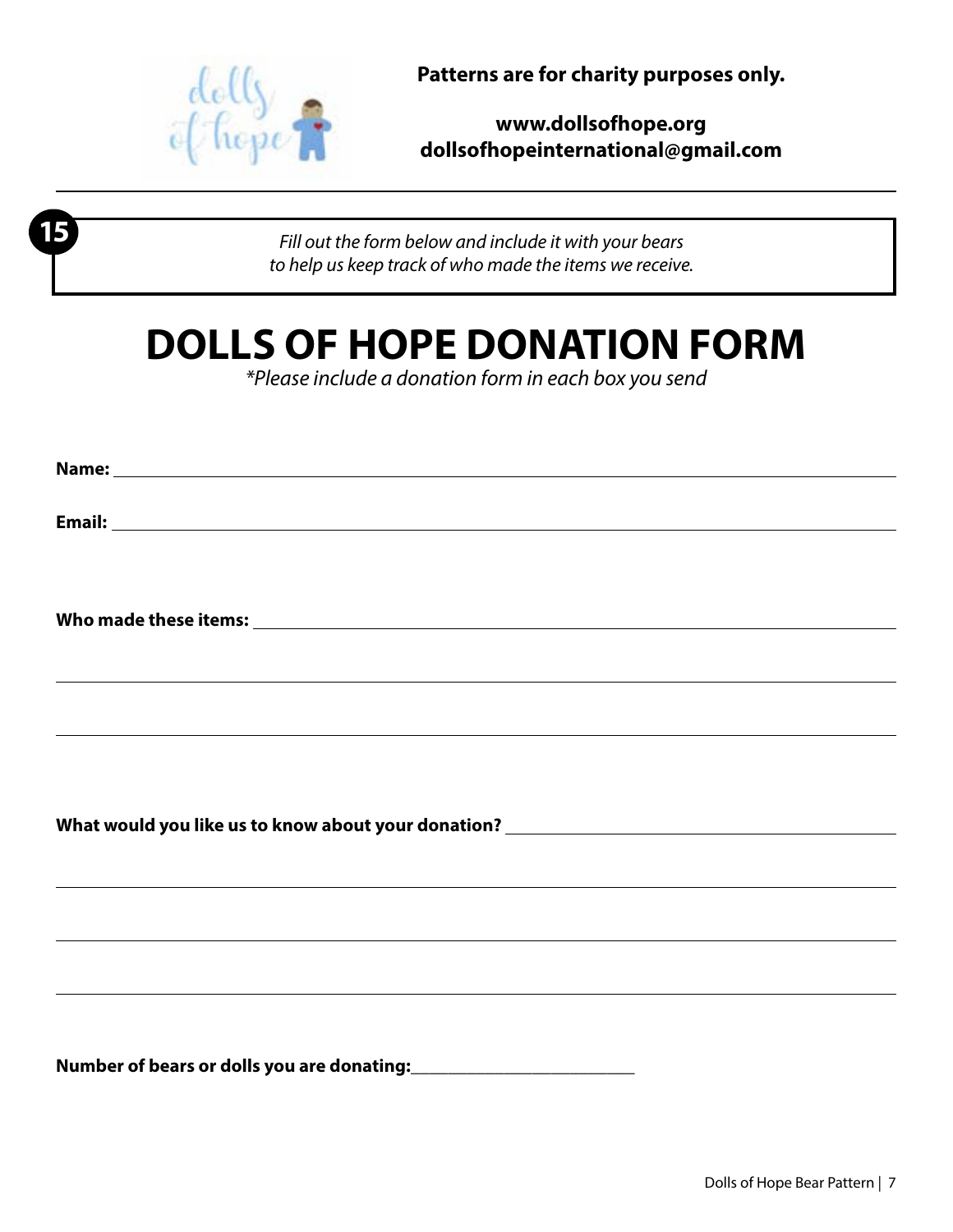

**www.dollsofhope.org dollsofhopeinternational@gmail.com**

**16** *Shipping instructions are found below*

## **DOLLS OF HOPE SHIPPING INFORMATION**

#### **LOCAL DROPOFF**

If you are local to American Fork, UT and would like to deliver items please contact us at dollsofhopeinternational@gmail.com

#### **SHIP BEARS**

To ship to Dolls of Hope we encourage you to use the Give Back Box program. This program allows anyone in the U.S. to ship a box to Dolls of Hope for \$15. The weight and size limits are extremely generous allowing our supporters to pack their bears into as few boxes as possible.

- 1) Pack your dolls and bears in a sturdy box
- 2) Maximum size limits: 70 lbs and 108" (length  $(longest side) + girth).$
- 3) Use this link: https://givebackbox.shop/ collections/children/products/dolls-of-hope
- 4) Click "Add to Cart" for each box you want to ship. Each box is \$15
- 5) Complete the check-out process

6) Print your label(s). NOTE: if you are printing multiple labels and shipping multiple boxes, please check the tracking numbers on the shipping labels to make sure they are different for each box. If they are not different, please email info@givebackbox. com and tell them you need new labels with different tracking numbers.

7) Attach the label(s) to your box(es) and drop them off at any UPS store

NOTE: Remember to include the Donation Form on pg 7 so it's easier for us to keep track of who made the items we receive.

Thank you for joining us in bringing joy, hope and comfort to children around the world! No matter if you make 1 or 15 bears, your contribution is invaluable as each bear will bless the life of one child.

**Please email dollsofhopeinternational@gmail.com or message Dolls of Hope on Facebook if you have any questions.** 

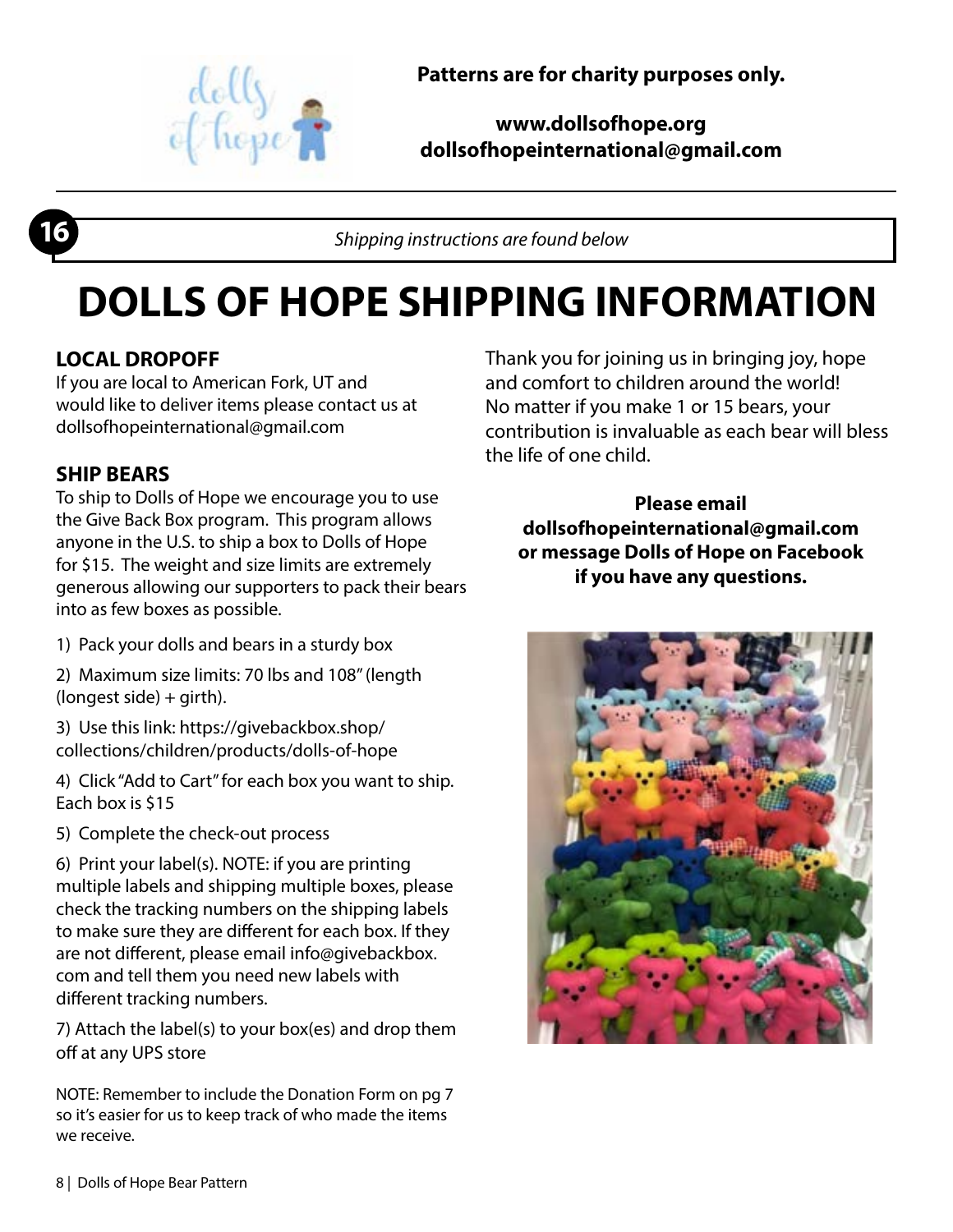

#### **www.dollsofhope.org dollsofhopeinternational@gmail.com**

**18**

*Post a picture of your bears along with a message on the Dolls of Hope FB group page:* 

 *[https://www.facebook.com/groups/1687976](https://www.facebook.com/groups/168797656889976/?ref=share) [56889976/?ref=share](https://www.facebook.com/groups/168797656889976/?ref=share)*

**17**

**19** *If you would like to include a small donation to help with our shipping costs, checks can be made out to The Undaunted Foundation or donations can be made at www.dollsofhope.org/donate*

*Dolls of Hope is a project of The Undaunted Foundation, a 501 (c)(3) non-profit organization. All donations are tax deductible.*

*Follow us on social media to see where your bears are sent.* 

*Instagram: <https://www.instagram.com/dollsofhope/>*

*Facebook: [https://www.facebook.com/](https://www.facebook.com/dollsofhopeinternational/) [dollsofhopeinternational/](https://www.facebook.com/dollsofhopeinternational/)*

*If you do not have social media, you can see our shipments and Instagram feed on our Dolls of Hope website media page:*

*<https://www.dollsofhope.org/media>*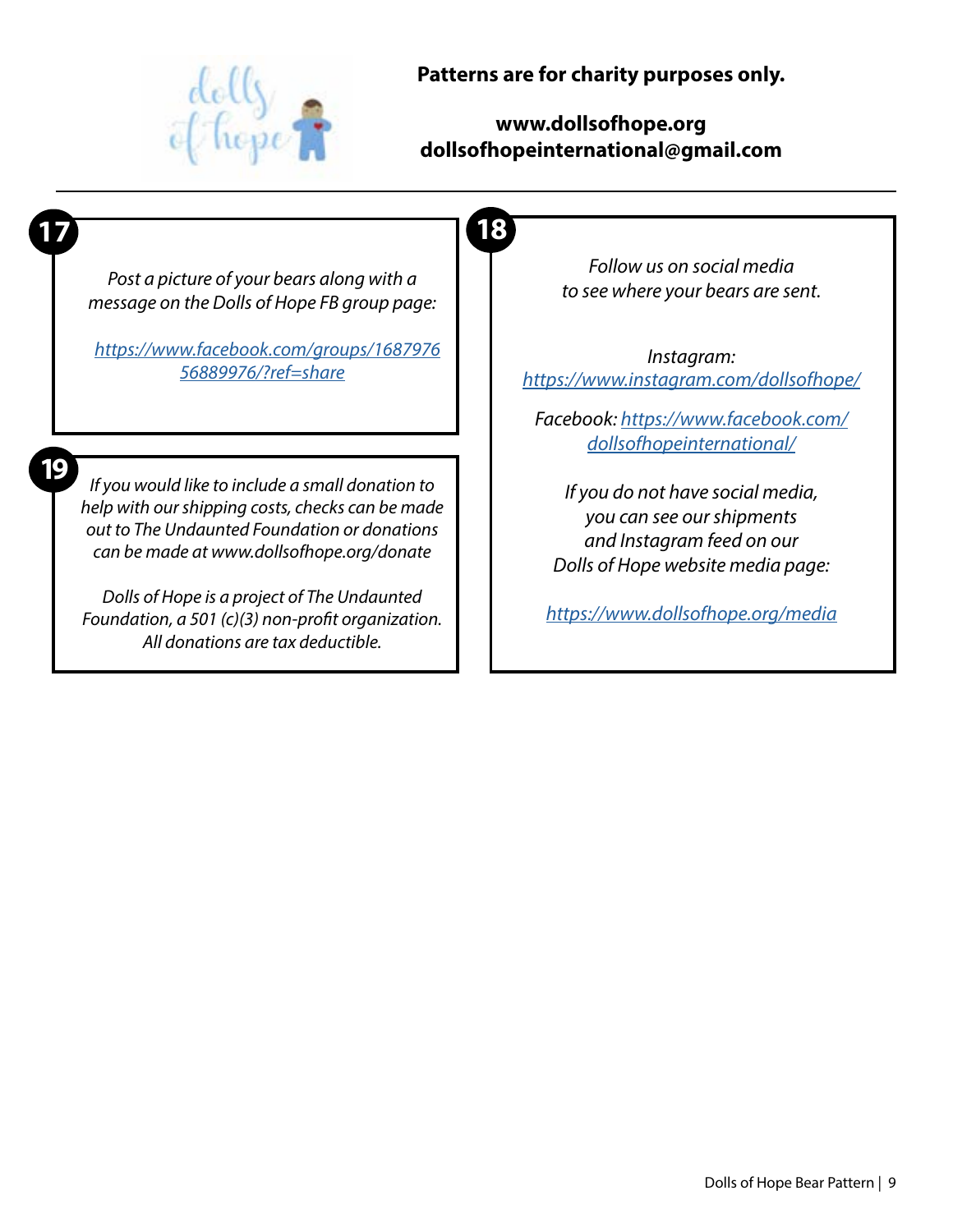